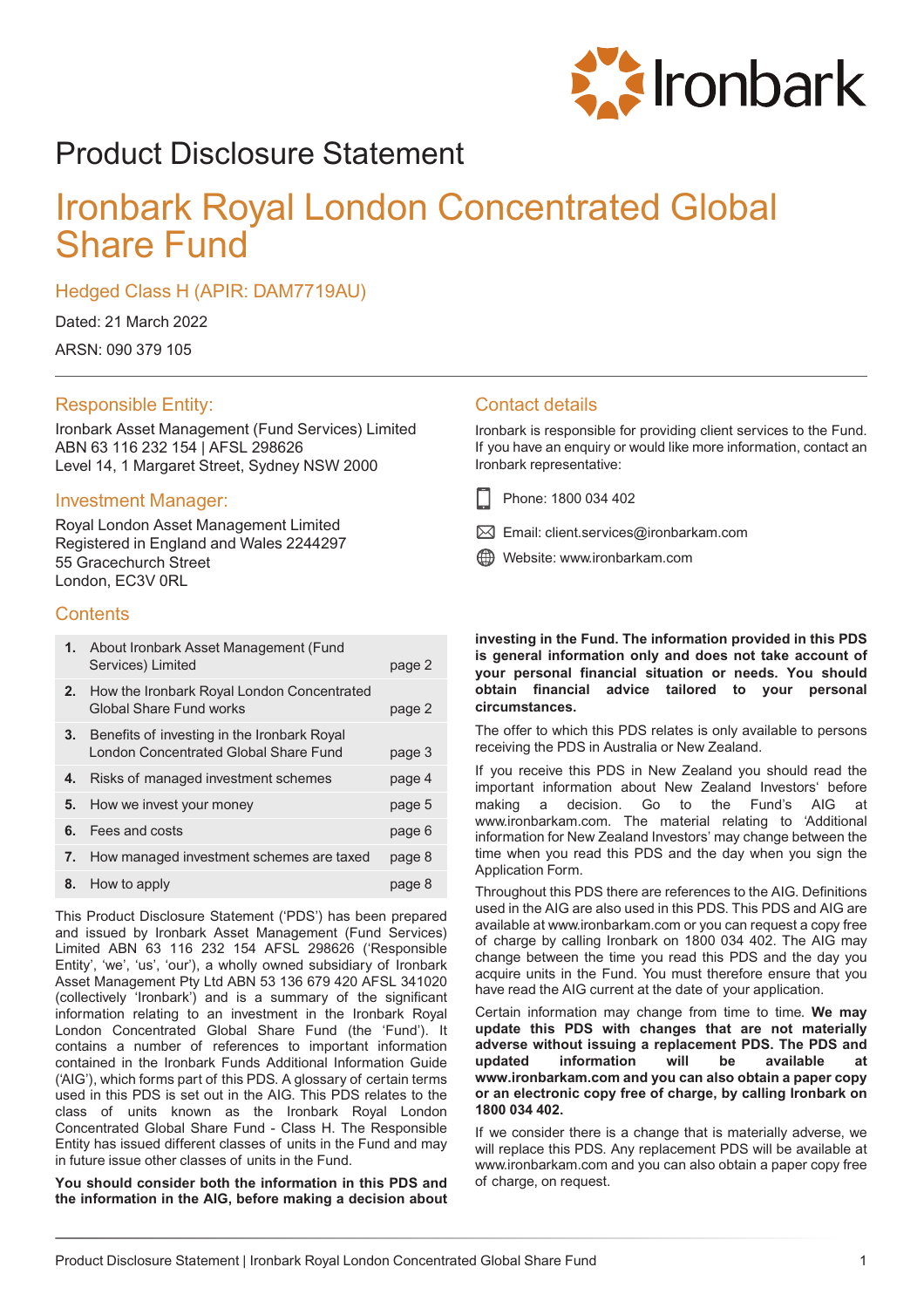## <span id="page-1-0"></span>About Ironbark Asset Management (Fund Services) Limited

### **Ironbark Asset Management (Fund Services) Limited**

Ironbark Asset Management (Fund Services) Limited is the responsible entity of the Fund and the issuer of units in the Fund. It is a wholly owned subsidiary of Ironbark Asset Management Pty Ltd.

Ironbark Asset Management (Fund Services) Limited is an Australian incorporated company and holds an Australian financial services licence from ASIC authorising it to operate registered managed investment schemes such as the Fund.

The Responsible Entity is responsible for:

- the management of the Fund in accordance with the Constitution, the Corporations Act and general law; and
- appointing and monitoring the performance of the Fund's service providers.

Ironbark is a provider of asset management solutions. Ironbark seeks to build investment solutions that are relevant and meet the needs of its distributors and investors. To achieve this, Ironbark invests in quality people to deliver the highest service standards.

Through our strategic partnerships with international and Australian fund managers, Ironbark provides investment solutions across a diverse range of asset classes including Australian and international securities, alternative investments, domestic and global property securities, and fixed interest securities.

As at 31 December 2021, Ironbark and its related entities have over \$55 billion funds under management, trusteeship and advice.

#### **Royal London Asset Management Limited**

The Responsible Entity has appointed Royal London Asset Management Limited ('Royal London' or 'Investment Manager') as investment manager of the Fund.

Royal London was established in 1988 as an in-house asset management business for a relatively small mutual life insurance company. The following 30 years have seen both Royal London and its parent grow to become significant parts within the UK financial services industry.

Royal London manages around GBP159 billion of assets (as at 30 September 2021), delivering key investment strategies in equity and bond investing for its clients.

#### **Consent**

Royal London has given, and not withdrawn, its written consent to be named in this PDS in the form and context in which it is named and for the inclusion of information about them in this PDS and the AIG. Royal London has not authorised or caused the issue of, and takes no responsibility for, this PDS or the AIG, other than the inclusion of the information about Royal London.

## How the Ironbark Royal London Concentrated Global Share Fund works

The Fund is a registered managed investment scheme. The Fund is governed by the constitution of the Fund ('Constitution') that sets out how the Fund must operate, and, together with this PDS, the Corporations Act and other laws, regulate the Responsible Entity's legal relationship with investors. The Fund is comprised of assets that are acquired in accordance with the Fund's investment strategy. Investors receive units in the Fund when they invest in the Fund. Each unit gives investors an equal, beneficial interest in the assets of the Fund subject to the Fund's liabilities and the other terms of the Constitution. However, it does not give the investor an interest in any particular asset of the Fund.

#### **Different classes of units**

Under the Constitution, we may create new classes of units from time to time and we may also close a class of units on prior notice to investors. Different classes of units may have different management fees, expenses, distributions and performance.

### **Applying for units**

Investors can acquire units by completing an Application Form. The minimum investment amount for the Fund is \$20,000.

If your application is received by 2.00pm on a Business Day, your units will be issued based on the unit price for that Business Day. If your application is received after 2.00pm on a Business Day, it will be considered as being received on the next Business Day.

The price at which units are acquired is determined in accordance with the Constitution ('Application Price'). The Application Price on a Business Day is equal to the net asset value ('NAV') of the Fund divided by the number of units on issue and adjusted for the buy/sell spread.

The Application Price, and the price of units generally, will vary as the market value of assets in the Fund rises or falls.

#### **Making additional investments**

You can make additional investments into the Fund at any time by completing an additional investment form, which is available online at www.ironbarkam.com. The minimum additional investment into the Fund is \$1,000.

### **Distributions**

We review the Fund for income earned semi-annually. If the Fund distributes, distributions will be calculated on the last day of each period ending 31 December and 30 June, and are normally paid to investors within 14 days of the period end, although the Constitution allows up to 2 months from the end of the relevant distribution period. Subject to the law, Ironbark may change the distribution frequency without notice.

Investors can have their distribution reinvested or paid to a nominated bank account. Investors who do not indicate a preference will have their distributions automatically reinvested.

#### **Access to your money**

Investors of the Fund can withdraw their investment by completing either a withdrawal form (available via completing either a withdrawal form (available via www.ironbarkam.com) or provide a written request to withdraw from the Fund (detailing the number of units to be redeemed or the dollar value required, the account number, Fund name, class name and the name in which the investment is held and signed by the authorised signatories on the account).

If your valid withdrawal request is received by 2.00pm on a Business Day, your units will be redeemed based on the unit price for that Business Day. If your withdrawal request is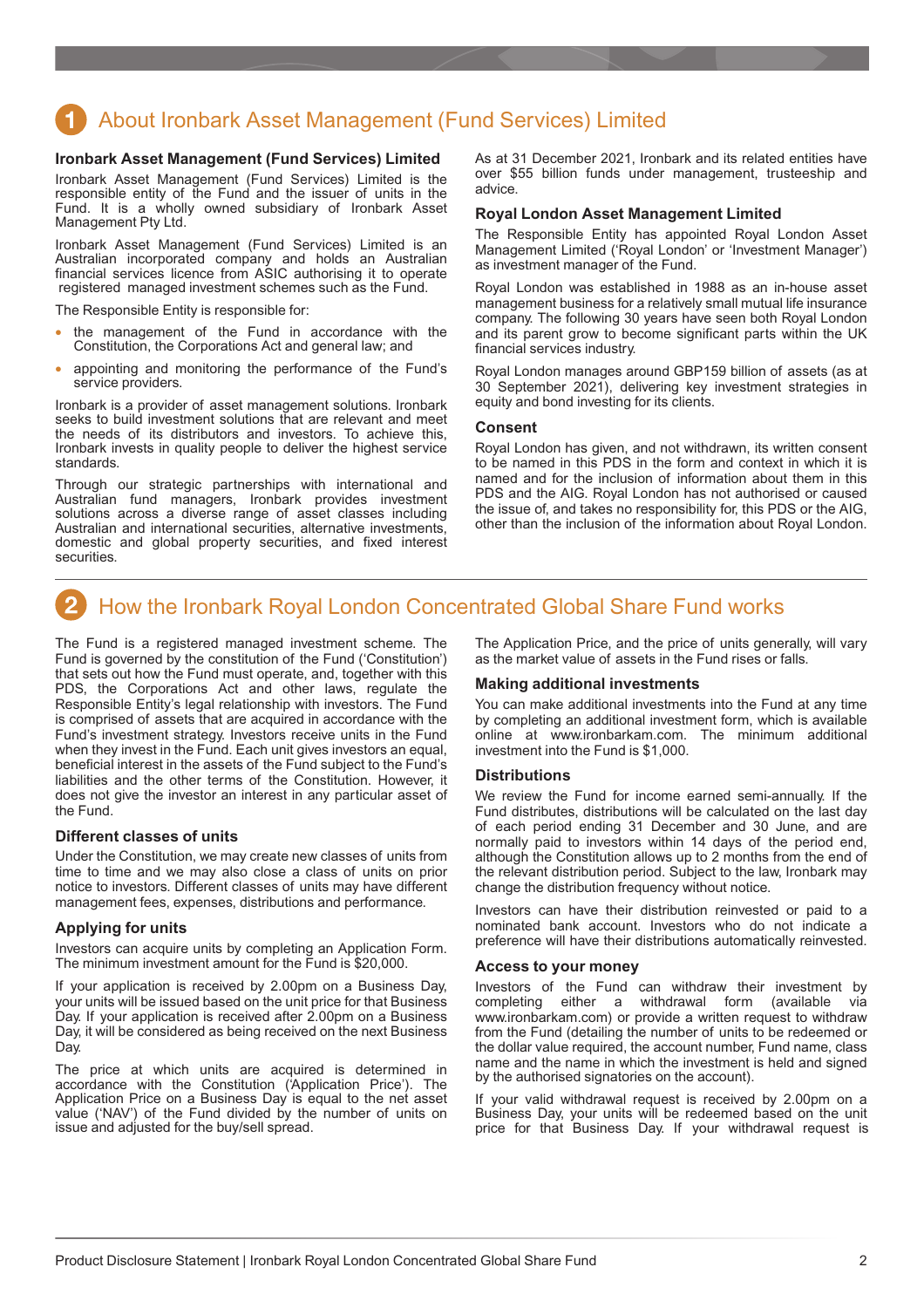<span id="page-2-0"></span>received after 2.00pm on a Business Day, it will be considered as being received on the next Business Day.

## **You can fax your withdrawal request to 02 9323 6411 or mail to:**

Ironbark Asset Management (Fund Services) Limited C/- State Street Australia Limited - Unit Registry Level 14, 420 George Street Sydney NSW 2000

The price at which units are withdrawn is determined in accordance with the Constitution ('Withdrawal Price'). The Withdrawal Price on a Business Day is equal to the NAV of the Fund, divided by the number of units on issue and adjusted for the buy/sell spread.

You can submit a withdrawal request in writing, at any time. A minimum withdrawal amount of \$1,000 applies, and a balance of \$20,000 is generally required to keep your investment open.

Ironbark will generally allow investors of the Fund to access their investment within 10 Business Days of receipt of a valid withdrawal request by transferring the withdrawal proceeds to your nominated bank account. However, in some circumstances (such as when there is a freeze on withdrawals) you may not be able to withdraw your investment within this usual period. The Constitution requires Ironbark to pay the withdrawal proceeds within 30 Business Days of the date on which units are taken to be redeemed.

## **Indirect Investors**

You may be able to invest indirectly in the Fund via an investor directed portfolio service, a master trust, wrap account or similar arrangement ('IDPS') by directing the IDPS operator to acquire units on your behalf. If you do so, you will need to complete the relevant forms provided by the IDPS operator. The IDPS operator's withdrawal conditions determine when you can

withdraw. Your rights as an Indirect Investor should be set out in the disclosure document issued by the IDPS operator.

If you invest in the Fund through an IDPS you will not become an investor in the Fund. The operator or custodian of the IDPS will be the investor recorded in the Fund's register and will be the only person who is able to exercise the rights and receive the benefits of a direct investor. Your investment in the Fund through the IDPS will be governed by the terms of your IDPS. Unless otherwise stated, the information in this PDS applies to direct investors.

The Responsible Entity is not responsible for the operation of any IDPS. You should read the disclosure document for that IDPS together with this PDS prior to investing.

## **Transferring units**

You may transfer units in the Fund to another person, with the consent of the Responsible Entity.

## **Unit pricing policy and methodology**

Ironbark has developed a formal written policy in relation to the guidelines and relevant factors taken into account when exercising any discretion in calculating unit prices (including determining the value of the assets and liabilities). A copy of the policy and, where applicable and to the extent required, any other relevant documents in relation to the policy will be made available to investors free of charge on request to Ironbark.

You should read the important information about applications, distributions, withdrawals and transfers before making a decision. Go to the 'How the Funds work' section of the AIG, which is available at www.ironbarkam.com.

The material relating to applications, distributions, withdrawals, and transfers may change between the time when you read this PDS and the day when you acquire the product.

## Benefits of investing in the Ironbark Royal London Concentrated Global Share Fund

## **Significant features**

The Fund is a concentrated, actively managed international share strategy with a fundamental stock picking approach that is designed to identify high conviction and undervalued wealth-creating stocks around the globe. The Fund invests in recognised stock exchanges of any country which is a constituent of the MSCI World Index regardless of market capitalisation size and sector, through Royal London's established investment philosophy and process. The Fund's currency exposure is substantially hedged back to Australian dollars.

## **Significant benefits**

- **Management expertise and research capabilities:** The Fund accesses a skilled investment management team that has an established investment process and track record. The team adopts a detailed fundamental research approach and operates within a structured framework.
- **Differentiated and repeatable investment process:** The Fund is differentiated through its use of a cash flow economic return framework and the application of its corporate Life Cycle approach. We believe the strategy uses a long-term, repeatable and robust investment process.
- **Risk-controlled framework:** The Fund benefits from a disciplined risk management construct and is overseen by the performance and risk team.
- **Access to investment opportunities and overseas markets:** The structure of the Fund pools investors' money into one unit trust. This means that investors can access and benefit from investment opportunities that typically require scale and breadth, while only investing a comparatively small amount. Although an individual may be able to directly invest in overseas stocks, a managed Fund can tap into global information networks. The Fund has the infrastructure to access and trade in global markets, but in an efficient and cost-effective manner.

You should read the important information about the significant features of the Fund before making a decision. Go to the 'Other important information' section of the AIG, which is available at www.ironbarkam.com.

The material relating to the significant features of the Fund may change between the time you read this PDS and the day you acquire the product.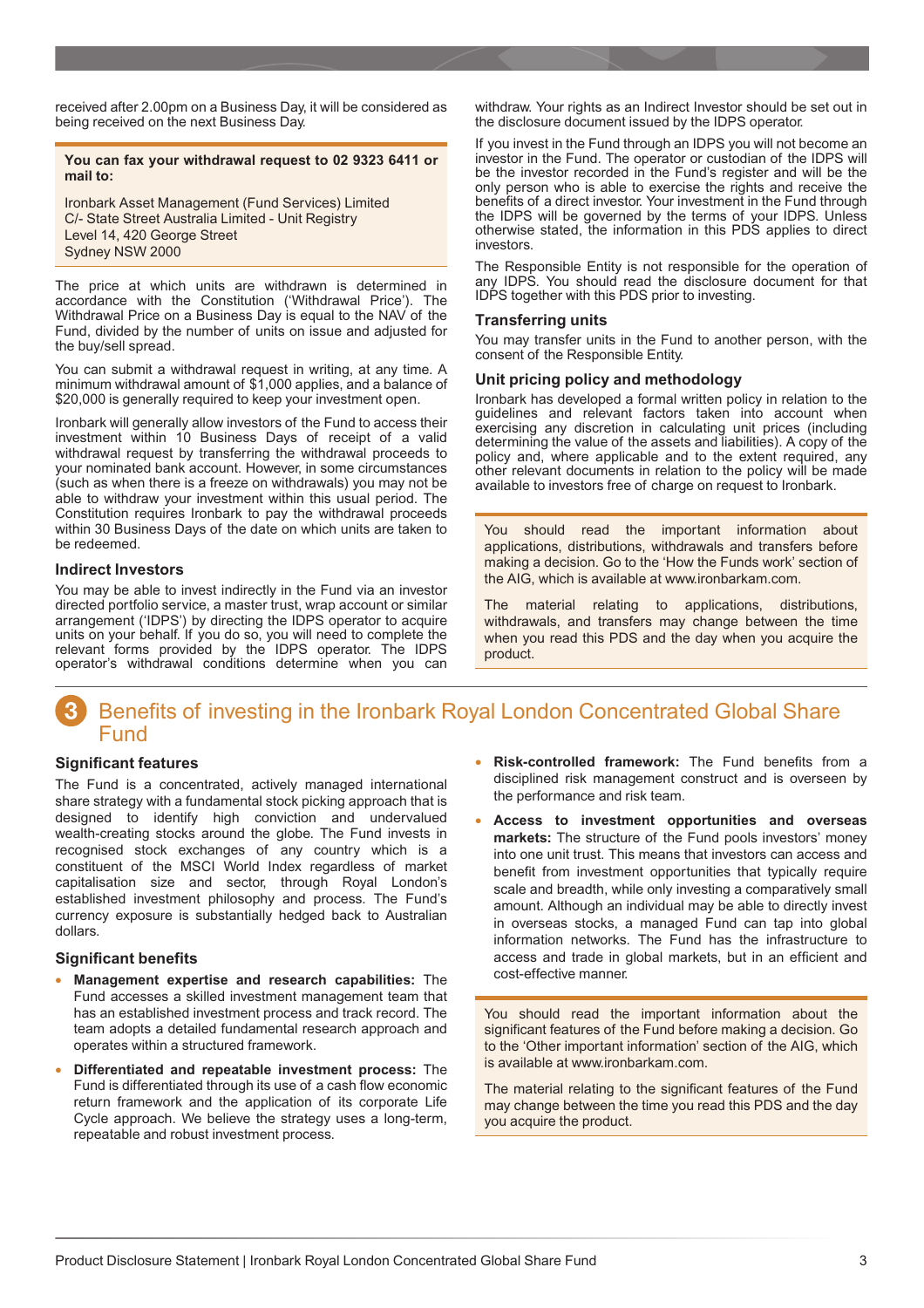## <span id="page-3-0"></span>Risks of managed investment schemes

**All investments carry risk**. Different investment strategies may carry different levels of risk, depending on the assets acquired under the strategy. Assets with the highest long-term returns may also carry the highest level of short-term risk. Highlighted below are some of the significant risks you should consider when deciding whether to invest in the Fund. Please refer to the AIG for a further explanation of risks and measures employed by us to manage those risks. You may want to consider these risks in light of your risk profile. Your risk profile will vary depending on a range of factors, including your age, the investment time frame (how long you wish to invest for), your other investments or assets and your risk tolerance.

We do not guarantee the liquidity of the Fund's investments, repayment of capital, any rate of return or the Fund's investment performance. The value of the Fund's investments will vary. You may lose money by investing in the Fund and your investment in the Fund may not meet your objectives. The level of returns will vary and future returns may differ from past returns. Laws affecting managed investment schemes may also change in the future.

In addition, we do not offer advice that takes into account your personal financial situation, including advice about whether the Fund is suitable for your circumstances. If you require personal financial advice, you should contact a licensed financial adviser.

## **Specific risks of investing in this Fund**

Particular risks associated with the Fund include the following. Risks associated with managed investment schemes generally are set out in the AIG.

| <b>Class segregation risk</b>           | While the Constitution gives the Responsible Entity the power to attribute assets and liabilities to a<br>particular Class, and we intend to operate the Fund in this manner, each Class does not constitute a<br>separate and distinct trust. Therefore, there is a risk that unit holders of one Class may be exposed to the<br>liabilities attributable to another Class and, conversely, there is a risk that the assets attributed to a Class<br>may be required to discharge the liabilities attributed to another Class.                                                                                                                                     |
|-----------------------------------------|---------------------------------------------------------------------------------------------------------------------------------------------------------------------------------------------------------------------------------------------------------------------------------------------------------------------------------------------------------------------------------------------------------------------------------------------------------------------------------------------------------------------------------------------------------------------------------------------------------------------------------------------------------------------|
| <b>Concentration risk</b>               | The Fund has a concentrated portfolio, meaning it holds a limited number of investments and/or takes<br>large positions in a relatively small number of securities. If one or more of these investments declines or is<br>otherwise affected, it may have a pronounced and potentially adverse effect on the Fund's value.                                                                                                                                                                                                                                                                                                                                          |
| <b>Counterparty risk</b>                | There is a risk that the Fund may incur a loss arising from the failure of another party to a contract (the<br>counterparty) to meet its obligations. Counterparty risk arises primarily from investments in derivatives<br>and currency transactions. Substantial losses can be incurred if a counterparty fails to deliver on its<br>contractual obligations which may result in the investment activities of the Fund being adversely affected.                                                                                                                                                                                                                  |
| <b>Currency risk</b>                    | The Fund will invest in overseas equities markets and has exposure to movements in the currencies<br>concerned. There is a risk that adverse movements in exchange rates may reduce the Australian dollar<br>value of the Fund. For example, if the Australian dollar rises, the value of international investments<br>expressed in Australian dollars can fall. The Fund's currency exposure is substantially hedged back to<br>Australian dollars. The Fund seeks to minimise the exposure to currency fluctuation risks by the use of<br>hedging, but at times, it may not be possible or practicable to hedge against the consequent currency risk<br>exposure. |
| <b>Derivatives risk</b>                 | The Fund will use derivatives to manage foreign currency exposure. The risk that the use of derivatives<br>may expose the Fund to the potential for the value of a derivative to fail to move in line with the underlying<br>asset. As a result, the use of derivatives may have the effect of magnifying both gains and losses to the<br>Fund.                                                                                                                                                                                                                                                                                                                     |
| <b>International</b><br>investment risk | Investing internationally carries additional risk compared to investing domestically including the risk that<br>international political, economic or currency events negatively affect the value of investments of the Fund.                                                                                                                                                                                                                                                                                                                                                                                                                                        |

## **General risks of investing**

Risks associated with investing generally include:

| <b>Distribution risk</b>       | Includes the risk that the Fund may not distribute regularly.                                                                                         |
|--------------------------------|-------------------------------------------------------------------------------------------------------------------------------------------------------|
| Force majeure risk             | Includes the risk that circumstances or events beyond our reasonable control may impact the operation,<br>administration and performance of the Fund. |
| <b>Fund risk</b>               | Includes the risk of Investment Manager termination, changes of fees, administrative error and more<br>within the Fund.                               |
| <b>Inflation risk</b>          | Includes the risk that cash flows from your investment may not be worth as much in the future.                                                        |
| Interest rate risk             | Includes the risks related to adverse interest rate movements.                                                                                        |
| <b>Investor objective risk</b> | Includes the risk that your objectives may not be met by your choice of investment.                                                                   |
| <b>Liquidity risk</b>          | Includes the risk that assets may not be converted to cash in a timely manner.                                                                        |
| <b>Market risk</b>             | Includes the risk of volatility and negative returns arising from investment markets.                                                                 |
| <b>Operational risk</b>        | Includes the risk that disruptions or failures of operational systems may impact the Fund.                                                            |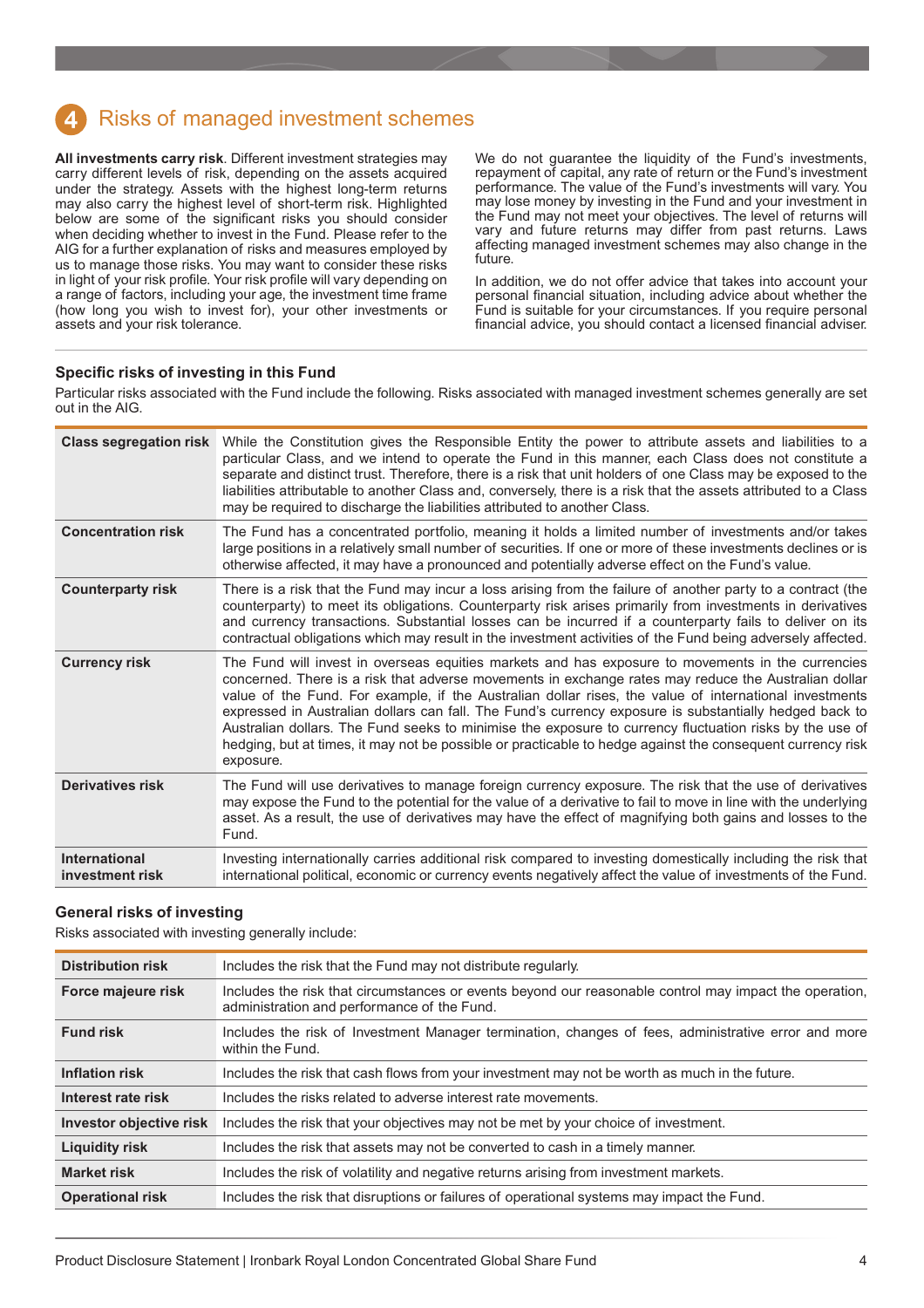<span id="page-4-0"></span>**Regulatory risk** Includes the risk that laws and regulations affecting the Fund may change.

You should read the important information about risks before making a decision. Go to the 'Risks of managed investment schemes' section of the AIG, which is available at www.ironbarkam.com.

The material relating to risks may change between the time when you read this PDS and the day when you acquire the product.

## How we invest your money

**Warning:** Before choosing to invest in the Fund you should consider the likely investment return, the risks of investing and your investment time frame.

| <b>Investment objective</b>                                                                                                                                                                                                | The Fund seeks to outperform the benchmark by 2-3% after fees, over rolling five year periods<br>through investment in a focused selection of equities on a global basis.                                                                                                                                                 |                                                                                                                                                                                                               |                                                            |
|----------------------------------------------------------------------------------------------------------------------------------------------------------------------------------------------------------------------------|---------------------------------------------------------------------------------------------------------------------------------------------------------------------------------------------------------------------------------------------------------------------------------------------------------------------------|---------------------------------------------------------------------------------------------------------------------------------------------------------------------------------------------------------------|------------------------------------------------------------|
| <b>Benchmark</b>                                                                                                                                                                                                           | MSCI World NR 100% Hedged to AUD                                                                                                                                                                                                                                                                                          |                                                                                                                                                                                                               |                                                            |
| <b>Suggested min timeframe</b>                                                                                                                                                                                             | 5 to 7 years                                                                                                                                                                                                                                                                                                              |                                                                                                                                                                                                               |                                                            |
| <b>Standard risk measure</b>                                                                                                                                                                                               | 6                                                                                                                                                                                                                                                                                                                         |                                                                                                                                                                                                               |                                                            |
| <b>Risk level</b>                                                                                                                                                                                                          | the long term.                                                                                                                                                                                                                                                                                                            | High. There is a risk that investors may lose some or all of their investment. Higher risk investments<br>tend to fluctuate in the short term but may produce higher returns than lower risk investments over |                                                            |
| The Fund is intended to suit investors who seek long term capital growth, want to hedge foreign<br><b>Investor suitability</b><br>exchange exposure and accept that fluctuations in investment returns may be experienced. |                                                                                                                                                                                                                                                                                                                           |                                                                                                                                                                                                               |                                                            |
| <b>Investment style and</b><br>approach                                                                                                                                                                                    | The Fund adopts a high conviction, long-only stock picking approach that invests in listed shares of<br>20-45 companies around the globe, which aims to:                                                                                                                                                                  |                                                                                                                                                                                                               |                                                            |
|                                                                                                                                                                                                                            | models;                                                                                                                                                                                                                                                                                                                   | • create shareholder wealth as a result of their intentional management strategy and/or business                                                                                                              |                                                            |
|                                                                                                                                                                                                                            | • identity stocks that are priced at a significant discount to conservative estimates of cash-based,<br>long-term intrinsic value: and                                                                                                                                                                                    |                                                                                                                                                                                                               |                                                            |
|                                                                                                                                                                                                                            | • demonstrate a reasonable investment 'margin of safety' in the analysis of the above two<br>attributes.                                                                                                                                                                                                                  |                                                                                                                                                                                                               |                                                            |
|                                                                                                                                                                                                                            | The Fund aims to be fully invested in global listed shares, however will have exposure to cash. The<br>combination of management strategy, capital allocation, business models, long-term valuation<br>opportunities and an investment 'margin of safety' leads to a style that is both valuation and quality<br>focused. |                                                                                                                                                                                                               |                                                            |
| <b>Hedging</b>                                                                                                                                                                                                             | The Fund's currency exposure is substantially hedged back to Australian dollars. Typically this is<br>done through forward foreign exchange contracts.                                                                                                                                                                    |                                                                                                                                                                                                               |                                                            |
| <b>Asset allocation</b>                                                                                                                                                                                                    | <b>Sector</b>                                                                                                                                                                                                                                                                                                             | Fund)                                                                                                                                                                                                         | Minimum (% of NAV of the Maximum (% of NAV of the<br>Fund) |
|                                                                                                                                                                                                                            | Global listed equities                                                                                                                                                                                                                                                                                                    | 80%                                                                                                                                                                                                           | 100%                                                       |
|                                                                                                                                                                                                                            | Cash                                                                                                                                                                                                                                                                                                                      | $0\%$                                                                                                                                                                                                         | 20%                                                        |
|                                                                                                                                                                                                                            | The Fund may temporarily move outside the ranges due to certain factors such as market<br>movements or the receipt of significant cash flows. If this occurs, action will be taken to bring the<br>Fund back within these ranges as soon as practicable.                                                                  |                                                                                                                                                                                                               |                                                            |

We reserve the right to terminate the Fund or change the Fund's investment objectives (including the benchmark, asset allocation and investment style and approach) and/or replace the Investment Manager without providing prior notice to investors in some cases, in accordance with the law. We will inform investors of any material changes to the Fund through updated information available at www.ironbarkam.com or as otherwise required by law.

## **Labour, environmental, social and ethical ('ESG') considerations**

Royal London fully integrates ESG analysis into their investment process. Royal London believes this can improve risk/ return analysis, support investment insight and perform higher quality engagement activities on behalf of clients. Royal London's ESG analysis is an explicit part of their investment process which takes into account governance, environmental and social considerations. These considerations influence the manager's valuation assessment and influences investment decisions.

Ironbark does not take into account ESG factors when considering potential investments.

## **Fund performance**

The latest available information on the performance of the Fund will be available at www.ironbarkam.com or by calling Ironbark on 1800 034 402. A free paper copy of the information will also be available on request.

You should read the important information about how we invest your money and standard risk measures before making a decision. Go to the 'Other important information'<br>sections of the AIG, which is available at of the www.ironbarkam.com.

The material relating to how we invest your money or standard risk measures in the AIG may change between the time you read this PDS and the day you acquire the product.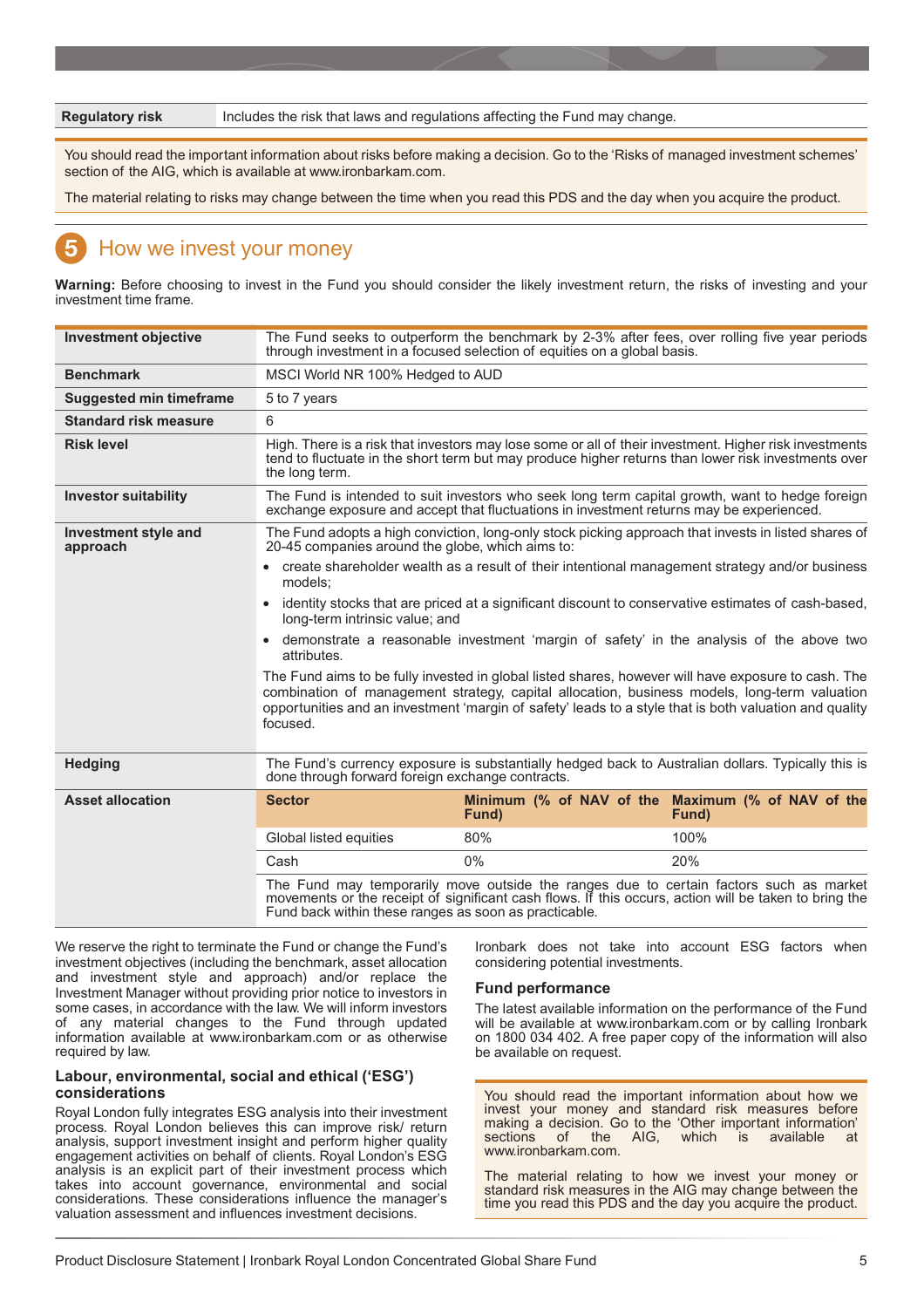## <span id="page-5-0"></span>Fees and costs

## **DID YOU KNOW?**

**Small differences in both investment performance and fees and costs can have a substantial impact on your long term returns.**

**For example, total annual fees and costs of 2% of your account balance rather than 1% could reduce your final return by up to 20% over a 30 year period (for example, reduce it from \$100,000 to \$80,000).**

**You should consider whether features such as superior investment performance or the provision of better member services justify higher fees and costs.**

**You may be able to negotiate to pay lower contribution fees and management costs, where applicable. Ask the fund or your financial adviser.**

#### **TO FIND OUT MORE**

If you would like to find out more, or see the impact of the fees based on your own circumstances, the **Australian Securities and Investments Commission (ASIC)** website (www.moneysmart.gov.au) has a managed funds fee calculator to help you check out different fee options.

The information in the following table can be used to compare costs between different managed investment schemes. Fees and costs may be deducted from your investment, from the returns on your investment or from the assets of the Fund which reduces the investment return to investors. Fees and costs are rounded to four decimal places. There may be slight variations due to rounding.

| <b>Ironbark Royal London Concentrated Global Share Fund - Class H</b>              |                                                                       |                                                                                                                                                               |  |  |  |  |
|------------------------------------------------------------------------------------|-----------------------------------------------------------------------|---------------------------------------------------------------------------------------------------------------------------------------------------------------|--|--|--|--|
| Type of fee or $cost1,2$                                                           | Amount                                                                | How and when paid                                                                                                                                             |  |  |  |  |
| Fees when your money moves in or out of the Fund                                   |                                                                       |                                                                                                                                                               |  |  |  |  |
| <b>Establishment fee:</b> The fee to open your<br>investment.                      | Nil                                                                   | Not applicable                                                                                                                                                |  |  |  |  |
| <b>Contribution fee: The fee on each</b><br>amount contributed to your investment. | Nil                                                                   | Not applicable                                                                                                                                                |  |  |  |  |
| Withdrawal fee: The fee on each<br>amount you take out of your investment.         | Nil                                                                   | Not applicable                                                                                                                                                |  |  |  |  |
| <b>Exit fee:</b> The fee to close your<br>investment.                              | Nil                                                                   | Not applicable                                                                                                                                                |  |  |  |  |
| Management costs <sup>4</sup>                                                      |                                                                       |                                                                                                                                                               |  |  |  |  |
| The fees and costs for managing your<br>investment                                 | Estimated to be 1.0459% p.a. of the NAV<br>of the Fund.               |                                                                                                                                                               |  |  |  |  |
|                                                                                    | Consisting of:                                                        |                                                                                                                                                               |  |  |  |  |
|                                                                                    | Management fee <sup>3</sup> : 0.9000% p.a. of the<br>NAV of the Fund. | Calculated on the NAV of the Fund and<br>accrued daily and reflected in the unit<br>price. The fee is paid monthly in arrears<br>from the assets of the Fund. |  |  |  |  |
|                                                                                    | <b>Expense recovery: 0.1459% p.a. of the</b><br>NAV of the Fund.      | Deducted from the assets of the Fund as<br>and when incurred.                                                                                                 |  |  |  |  |
|                                                                                    | Indirect costs: Nil.                                                  | Not applicable.                                                                                                                                               |  |  |  |  |
| <b>Services fees</b>                                                               |                                                                       |                                                                                                                                                               |  |  |  |  |
| <b>Switching fee: The fee for changing</b><br>investment options.                  | Nil                                                                   | Not applicable                                                                                                                                                |  |  |  |  |

<sup>1</sup> Unless otherwise stated, all fees quoted in this PDS are quoted on a GST inclusive basis, net of any reduced input tax credits and include any applicable stamp duty.

<sup>2</sup> The fees and costs in this table do not include fees that may be payable to your financial adviser. Refer to the Statement of Advice provided by your financial adviser in which the details of these fees are set out.

financial adviser in which the details of these fees are set out. <sup>3</sup> The management fee can be negotiated with Wholesale Clients. Refer to 'Differential fees' section below under the heading 'Additional explanation

of fees and costs'.<br><sup>4</sup> For more information on the management fee, costs and expenses and indirect costs, refer to the relevant section below under the heading 'Additional explanation of fees and costs'.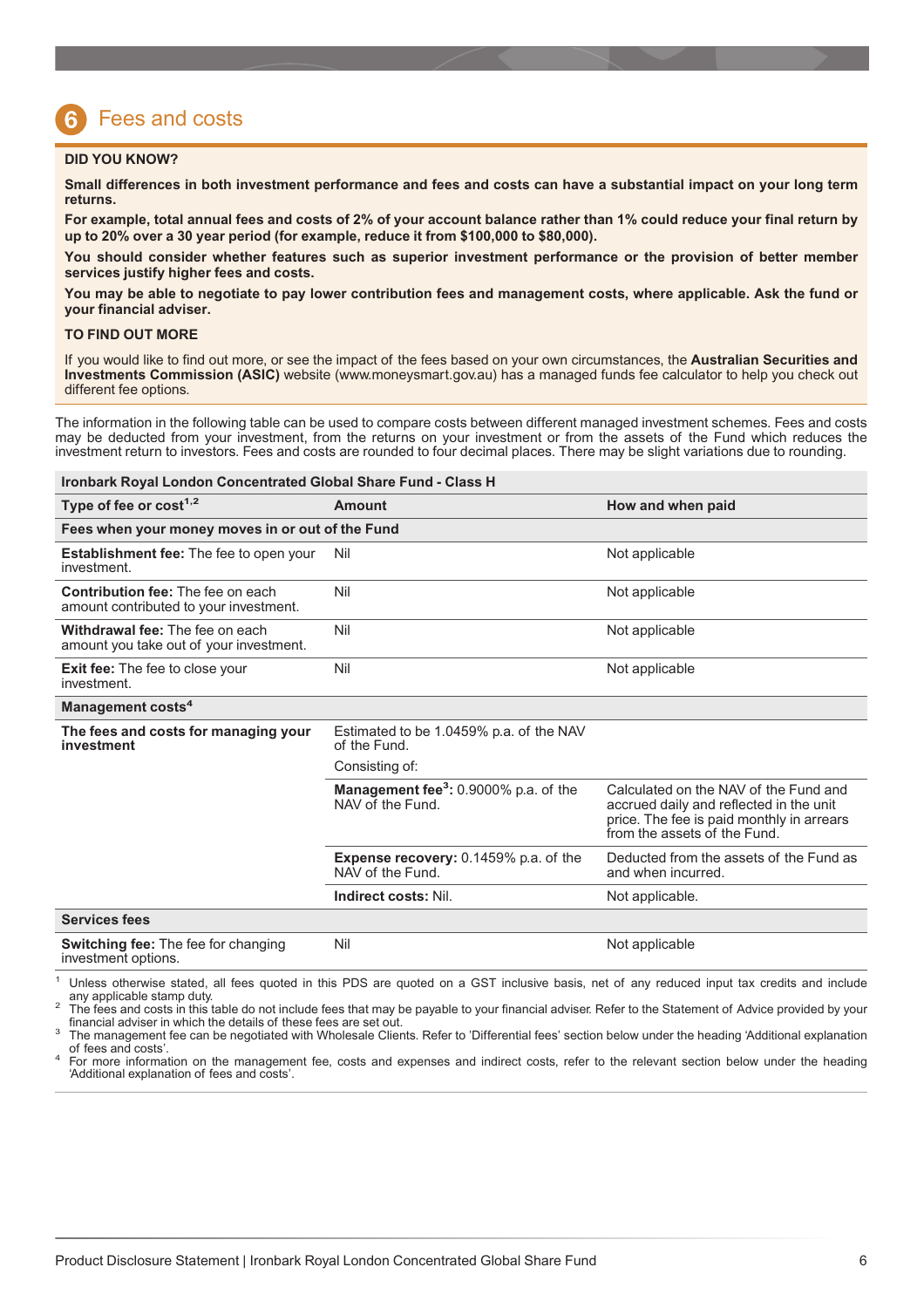## **Additional explanation of fees and costs**

## **Management costs**

The management costs of the Fund as set out in this PDS are comprised of: the **management fee**and the **expense recovery** in relation to the Fund. The management costs as at the date of this PDS are estimated to be 1.0459% p.a. of the NAV of the Fund.

### *Management fee*

The management fee is a fee payable under the Constitution for the management of the Fund. The management fee is calculated and accrued daily based on the NAV of the Fund and is reflected in the unit price. It is paid monthly in arrears from the assets of the Fund.

The Constitution does not state a maximum management fee and the Responsible Entity may increase or decrease the fees for a number of reasons without investor consent. However, Ironbark will provide investors at least 30 days' prior notice of any proposed fee increase in accordance with the law.

### *Expense recovery*

Under the Constitution, the Responsible Entity is entitled to be reimbursed out of the assets of the Fund for all expenses incurred in the operation of the Fund. These include day to day expenses such as administration and abnormal expenses such as costs of any legal proceedings involving the Fund.

At the date of this PDS, the estimated normal operating costs of the Fund (i.e. Fund expenses other than abnormal costs) based on the financial year to 30 June 2021 is 0.1459% p.a. of the NAV of the Fund.

The Responsible Entity has determined that it will pay any normal operating expenses for the Fund (i.e. fund expenses other than abnormal costs) that exceed 0.2250% p.a

### *Indirect costs*

In general, indirect costs are any amounts that directly or indirectly reduce the returns on, or the value of assets of, the Fund that are paid from the income or assets of the Fund. Indirect costs are reflected in the unit price of your investment in the Fund.

The indirect costs in the fees and costs table of this PDS are estimates, and as at the date of this PDS, the estimated cost based on the financial year to 30 June 2021 is 0.0000% p.a. of the NAV of the Fund (for every \$50,000 you have in the Fund, you will pay an estimate of \$0 in indirect costs each year). The indirect costs may vary from year to year, including to the extent that they rely on estimates.

## **Changes to fees**

The Responsible Entity may increase or decrease the fees without investor consent, subject to the maximum fee amounts specified in the Constitution. We will provide direct investors at least 30 days' prior notice of any proposed fee increase in accordance with the law. Abnormal expense recoveries may change without notice, for example, when it is necessary to protect the interests of existing investors and if permitted by law. In most circumstances the Constitution defines the maximum fees that can be charged for fees described in this PDS. The latest fees and costs for the Fund are available at www.ironbarkam.com.

## **Differential fees**

We may negotiate different fee arrangements, such as fee rebates, waivers or reductions, with Wholesale Clients. Such arrangements would be subject to individual negotiation and compliance with the legal and regulatory requirements.

## **Example of annual fees and costs for the Fund**

This table gives an example of how the fees and costs for this managed investment product can affect your investment over a 1 year period. You should use this table to compare this product with other managed investment schemes.

| <b>EXAMPLE - Ironbark Royal London</b><br><b>Concentrated Global Share Fund -</b><br><b>Class H</b> |                                      | <b>BALANCE OF \$50,000 WITH A</b><br><b>CONTRIBUTION OF \$5,000 DURING</b><br><b>YEAR</b>                                                                                                                                                                                                   |
|-----------------------------------------------------------------------------------------------------|--------------------------------------|---------------------------------------------------------------------------------------------------------------------------------------------------------------------------------------------------------------------------------------------------------------------------------------------|
| Contribution fees                                                                                   | Nil                                  | For every additional \$5,000 you put in<br>you will be charged \$0.                                                                                                                                                                                                                         |
| <b>PLUS</b> Management costs                                                                        | 1.0459% p.a. of the NAV of the Fund. | And, for every \$50,000 you have in the<br>Fund you will be charged \$523 each year.                                                                                                                                                                                                        |
| <b>EQUALS</b> Cost of Fund                                                                          |                                      | If you had an investment of \$50,000 at<br>the beginning of the year and you put in<br>an additional \$5,000 during that year, you<br>would be charged fees of: \$523 <sup>1,2</sup><br>What it costs you will depend on the<br>investment option you choose and the<br>fees you negotiate. |

Additional fees may apply. Please note that this example does not capture all the fees and costs that may apply to you such as the buy/sell spread.<br>This example assumes that the additional \$5,000 was invested at the end of additional \$5,000 is contributed.

Note that this is just an example. In practice, your investment balance will vary, as will the related management costs.

ASIC provides a fee calculator on its 'MoneySmart' website [www.moneysmart.gov.au](http://www.moneysmart.gov.au/) that you could use to calculate the effects of fees and costs on your investment in the Fund.

**Warning:** Additional fees may be paid to a financial adviser if a financial adviser is consulted, refer to the Statement of Advice provided by the financial adviser in which details of the fees are set out.

You should read the important information about fees and costs before making a decision. Go to the 'Fees and costs'<br>section of the AIG, which is available at available at www.ironbarkam.com.

The material relating to fees and costs may change between the time when you read this PDS and the day when you acquire the product.